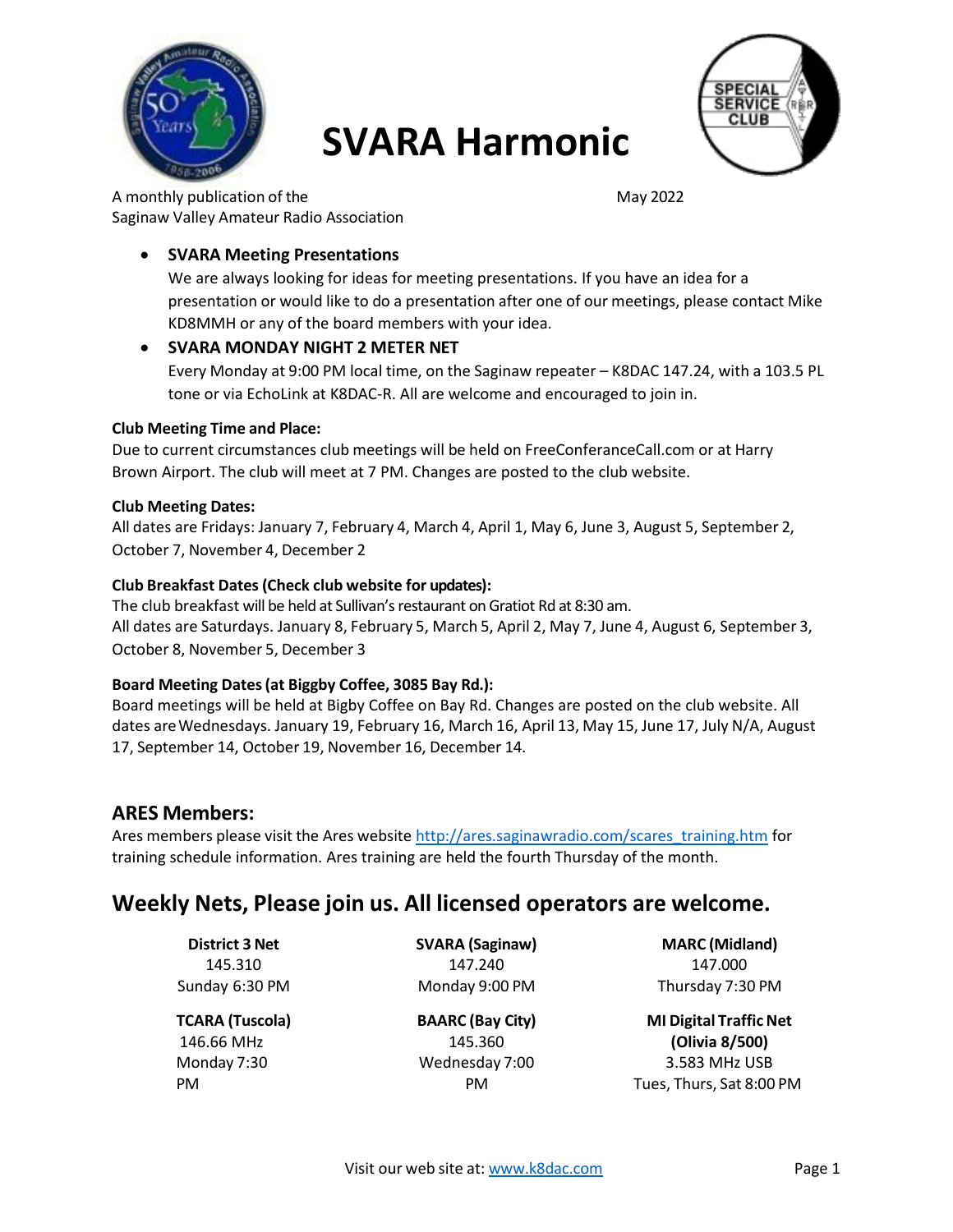# **SVARA Meeting 5/6/2022**

The meeting called to order by Mike KD8MMH at 7:05 pm who lead the Pledge of Allegiance

#### **Attendance**

Mike KD8MMH Mike N8XPS Dave N8ERL Minnie KD8PAZ Dan KC8ZZM Bob KE8LUD John KC8BWD Ron KC8YVF Renee KE8MYJ Tom N8EUI Rick KC8VOA Fred W8FSM Michelle Jeff KB8SWR Randy KE8AHW

#### **Introductions**

There was no secretary report for April because of hardware issue

Treasury report – Tom N8EUI reported on financial state of the club, motion to accept by Gordy KC8YVD, seconded by Rick KC8VOA

Minnie reported on upcoming swap meets

# **Old business**

Public service events –

- Midland MS walk
- Frankenmuth MS walk
- MBS airport exercise
- Field day no reservations, first come first serve, Ron KC8YVF will talk to Dave W8DW about chairing the event

The club will now meet at Sullivan's for club breakfast. All were in favor except Fred W8FSM and Jeff KB8SWR

Midland repeater is to be moved to a new location on M-20. They are looking to do it as soon as they receive the necessary paperwork

#### **New business**

Jeff KB8SWR reported on repeater updates. 220 repeater to be install when weather breaks, have to put up new coax. Other state updates and upgrades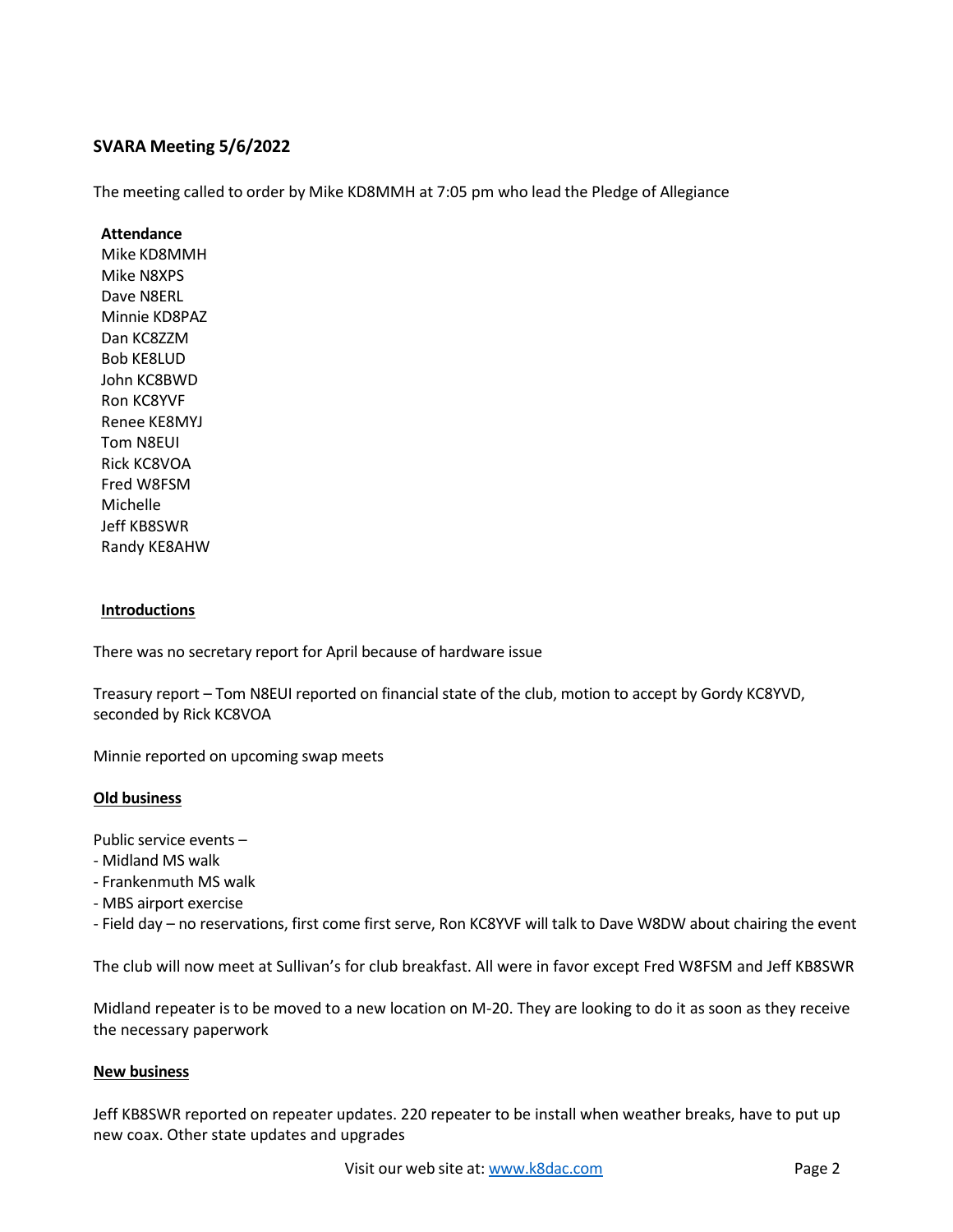Mike KD8MMH talked about club presentations. He is looking for anyone that would like to do a presentation

Mike KD8MMH had members in attendance talk about what was going on in their world. Ham projects, antenna updates, other projects, etc.

Mike KD8MMH made a motion to accept two new members, Bob in Frankenmuth, Clayton KE8CB. Seconded by Gordy, accepted by all.

#### **ARES Report**

Ron reported on ARES events

- Frankenmuth MS Walk
- MBS County emergency exercise
- State Winlink exercise
- New 911 director

# **Other**

Ron KC8YVF did a presentation on public service reporting.

Mike KD8MMH asked for motion to adjourn at 8:58, motion by Gordy KC8YVD, seconded by Mike KD8MMH, all in favor

No board meeting scheduled for May

Respectfully submitted, Ron Huss KC8YVF **Secretary** 

# **2022 SVARA Officers**

| President | Mike Doherty KD8MMH                        | <b>Treasurer</b> | Tom Schmidt |
|-----------|--------------------------------------------|------------------|-------------|
|           | <b>Vice-President Brian Kleinfeld K8HY</b> | <b>N</b> 8EUL    |             |
| Secretary | Ron Huss, KC8YVF                           |                  |             |